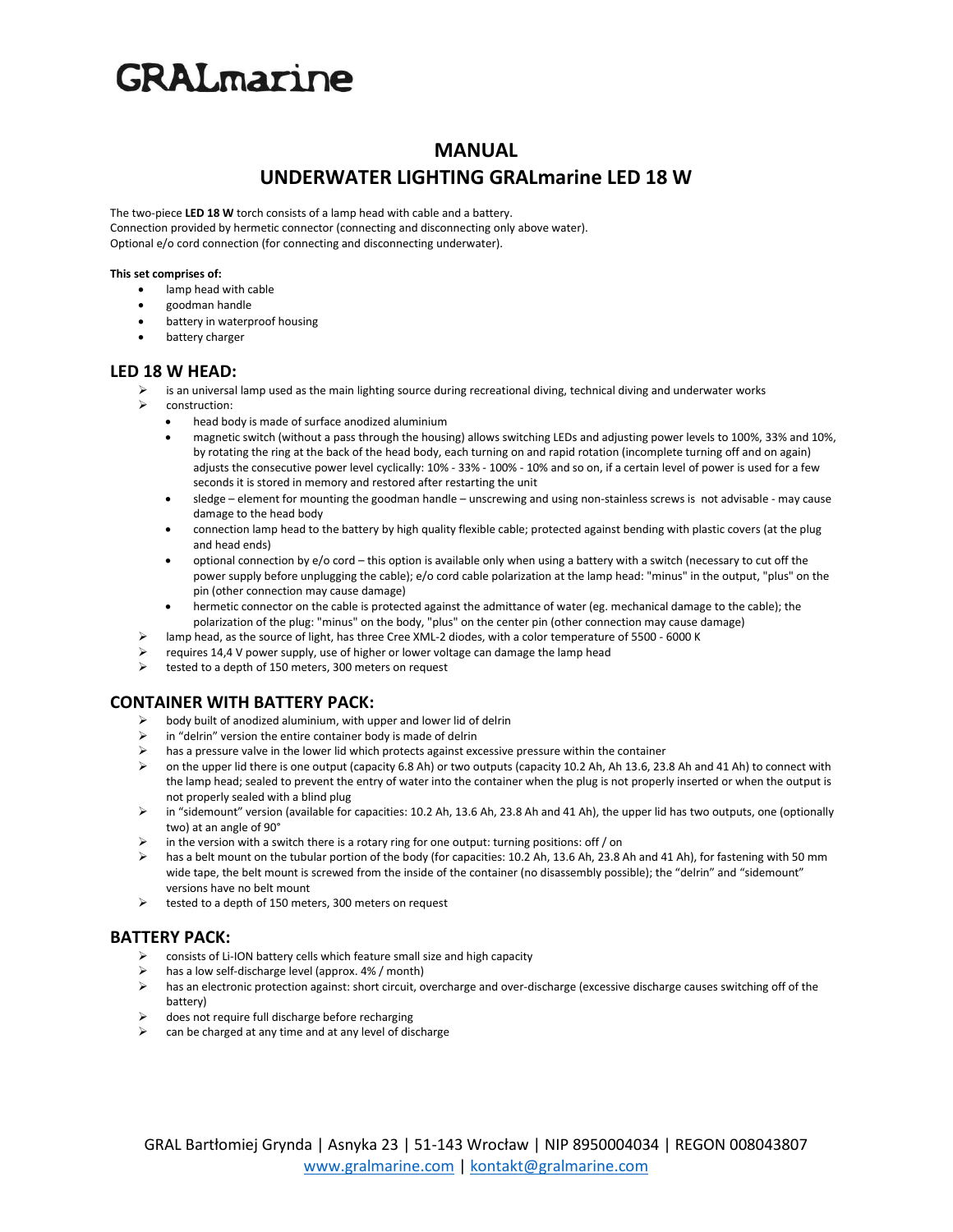# **GRALmarine**

## **TERMS OF BATTERY USE:**

- ➢ store in a dry and ventilated location within a temperature range of -20°C to +50°C, keep away from excessive heat and humidity
- ➢ temperatures above +60°C may cause internal damage to the battery pack
- $\triangleright$  after storage below 0°C it is necessary to acclimatize the battery pack at the minimum +10°C for 4 5 hours before use
- ➢ charging a frozen battery may cause internal damage to the battery pack
- $\ge$  discharging (usage) of the battery may take place within a temperature range of 0°C to +60°C<br>battery can be stored after charging to a level of 50 70% (longer storage of the discharged bat
- ➢ battery can be stored after charging to a level of 50 70% (longer storage of the discharged battery leads to its degradation)
- when storing the battery, charge it at least once every six months
- ➢ charge the battery only with the supplied charger, with current not more than 5 A and voltage not more than 16,8 V
- $\triangleright$  avoid discharging the battery beyond the automatic power cut-off level
- ➢ polarization of the battery: "plus" inside the output, "minus" on the housing

#### ➢ **it is strictly prohibited to:**

- open the battery container
- alter the battery container and the battery assembly
- short-circuit the battery
- throw the battery
- place the battery into a fire or to store near an excessive heat source
- connect the terminals with something other than original GRALmarine connectors (optional e /o cord, while maintaining the correct polarization)
- connect other than the original GRALmarine lamp heads
- charge the battery with a charger other than the one included in the set
- dive or immerse in water with open outputs (blind plug or attached plug of the lamp head)
- in versions with a switch: hitting, dismantling, disassembling the switch and storing the battery with the switch in position "on" – much faster self – discharging process

### **BATTERY CHARGING:**

- disconnect the lamp head cable from the battery
- ➢ plug the charger into an AC terminal of 110 230 V
- in a charger with LCD display it will turn blue and the text will appear; the correct charging voltage is 16,8 V
- ➢ in a charger without LCD display a red LED will appear
- ➢ insert the charger plug into the output on the battery container, if there is the LCD display it will show the percentage charge on a red background and start the charging process
- ➢ when the battery is fully charged the LCD display will switch to blue, indicating 100% charge, in a charger without a display red LED will turn to green
- $\triangleright$  in case of strong discharge of the battery, the charger may blink (red / blue or red / green) when connected, remove the plug from the battery and re-connect, it may be necessary to repeat it twice / three times
- $\triangleright$  charge the batteries with switch by the non switched output or by the switched, with switch in "on" position

## **TERMS OF CHARGER USE:**

- $\triangleright$  the charger is designed for indoor use, in sheltered conditions
- $\triangleright$  it should not be placed or used in conditions of excessive heat or humidity; charging must always be within a temperature range of 0°C to +40°C
- $\triangleright$  it is normal for the charger to become warm during use
- its fall or impact can damage sensitive electronic components
- it should not under any circumstances be opened or unscrewed hazardous
- $\triangleright$  it should not be used with a damaged power cable
- ➢ charger is protected against short circuits and excessive charging time
- ➢ charger with a LCD display has a USB charging function by a separate terminal on the body (eg. can be used to power a mobile phone), simply connect the cable to the USB terminal, the maximum current is 1 A, voltage 5 V

## **OPERATING PRINCIPLES OF LED 18 W HEAD WITH BATTERY:**

## ➢ **Preparation:**

- check the battery charge level before diving
- check for dirt or damage to the lamp head plug and the terminal(s) on the battery container
- insert the plug into the terminal (do not screw), push and adjust for the correct placement of the o-rings
- finger-tighten the nut
- make sure that the second output (if present in the battery model) is protected by a blind plug and adequately secured
- check whether the lamp head works by rotating the magnetic switch
- always have an alternative source of light (backup)